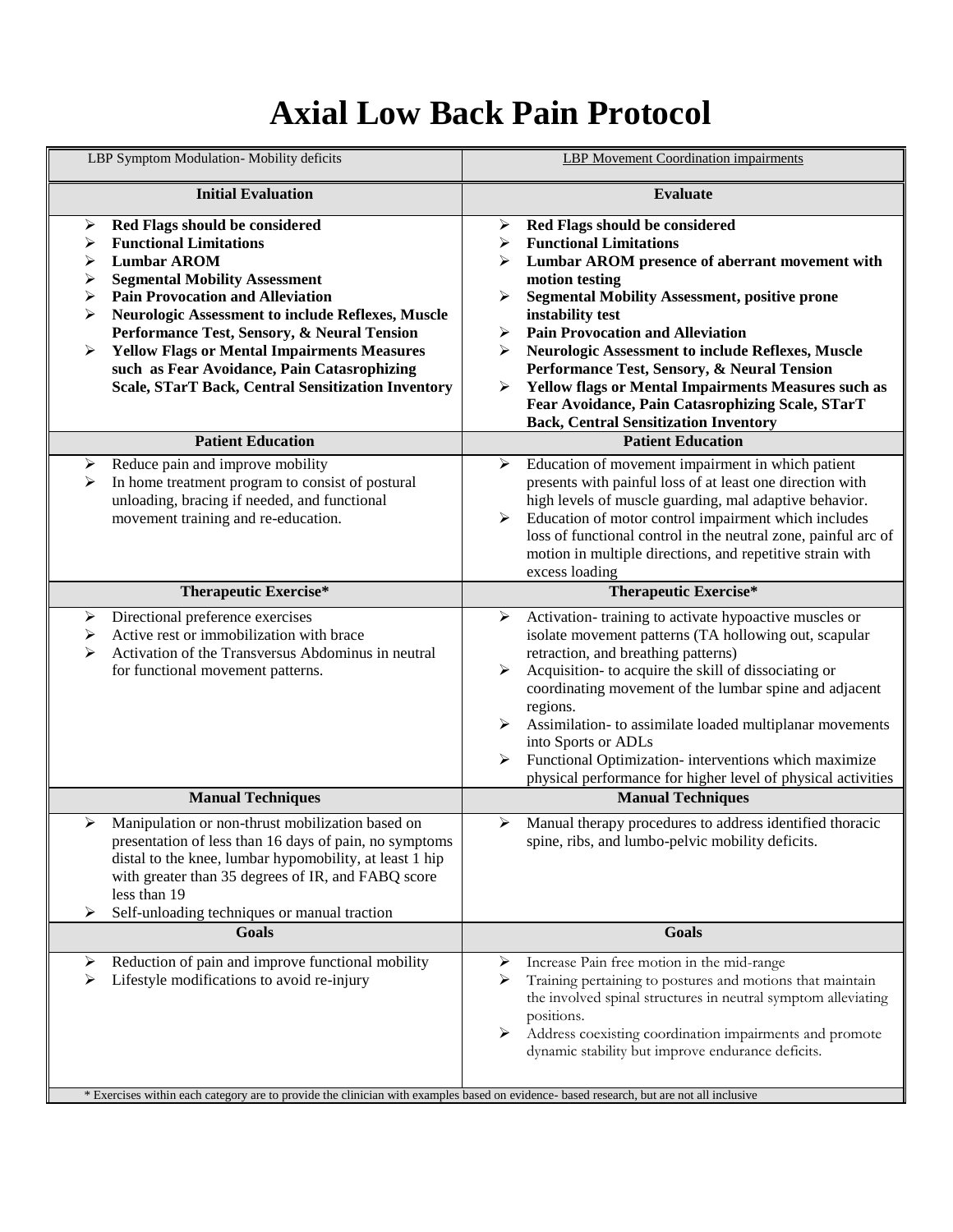| LBP with Mobility deficits and cognitive or affective tendencies                                                                                                                  | <b>Special Considerations</b> |
|-----------------------------------------------------------------------------------------------------------------------------------------------------------------------------------|-------------------------------|
| <b>Evaluate</b>                                                                                                                                                                   |                               |
| Red Flags should be considered<br>➤<br><b>Functional Limitations</b><br>⋗<br>Lumbar AROM worsens pain with sustained end                                                          |                               |
| <b>ROM</b> or positions<br><b>Segmental Mobility Assessment</b><br>➤                                                                                                              |                               |
| <b>Pain Provocation and Alleviation</b><br>➤<br><b>Neurologic Assessment to include Reflexes, Muscle</b><br>⋗<br>Performance Test, Sensory, & Neural Tension                      |                               |
| <b>Yellow Flags or Mental Impairments Measures</b><br>such as Fear Avoidance, Pain Catasrophizing<br>Scale, STarT Back, Central Sensitization Inventory                           |                               |
| <b>Patient Education</b>                                                                                                                                                          |                               |
| Patient education of 2 positive responses to PCP<br>➤<br>evaluation of depressive disorders                                                                                       |                               |
| Patient education about higher scores on the FABQ, or<br>⋗<br>catastrophizing scale                                                                                               |                               |
| Patient education of the presence of high helplessness,<br>≻<br>rumination, or pessimism about LBP<br>Education of the neurophysiology of pain<br>➤                               |                               |
| Graded activity and graded exposure<br>⋗                                                                                                                                          |                               |
| <b>Therapeutic Exercise*</b>                                                                                                                                                      |                               |
| Stay active avoid bed rest and acknowledge natural<br>➤<br>history of LBP and low intensity prolonged aerobic<br>activity. Lower intensity if altered central pain<br>processing. |                               |
| Lumbo-pelvic endurance exercises<br>➤<br>Improve movement coordination impairments with<br>➤                                                                                      |                               |
| work and recreational activities<br><b>Manual Techniques</b>                                                                                                                      |                               |
| Manipulation and non-thrust mobilization through the<br>➤<br>lumbar, thoracic and hip region.                                                                                     |                               |
| <b>Goals</b>                                                                                                                                                                      |                               |
| Address the relative cognitive and affective tendencies<br>⋗<br>with patient education and counseling.<br>Improve the end range of motion<br>➤                                    |                               |
| * Exercises within each category are to provide the clinician with examples based on evidence based research, but are not all inclusive                                           |                               |